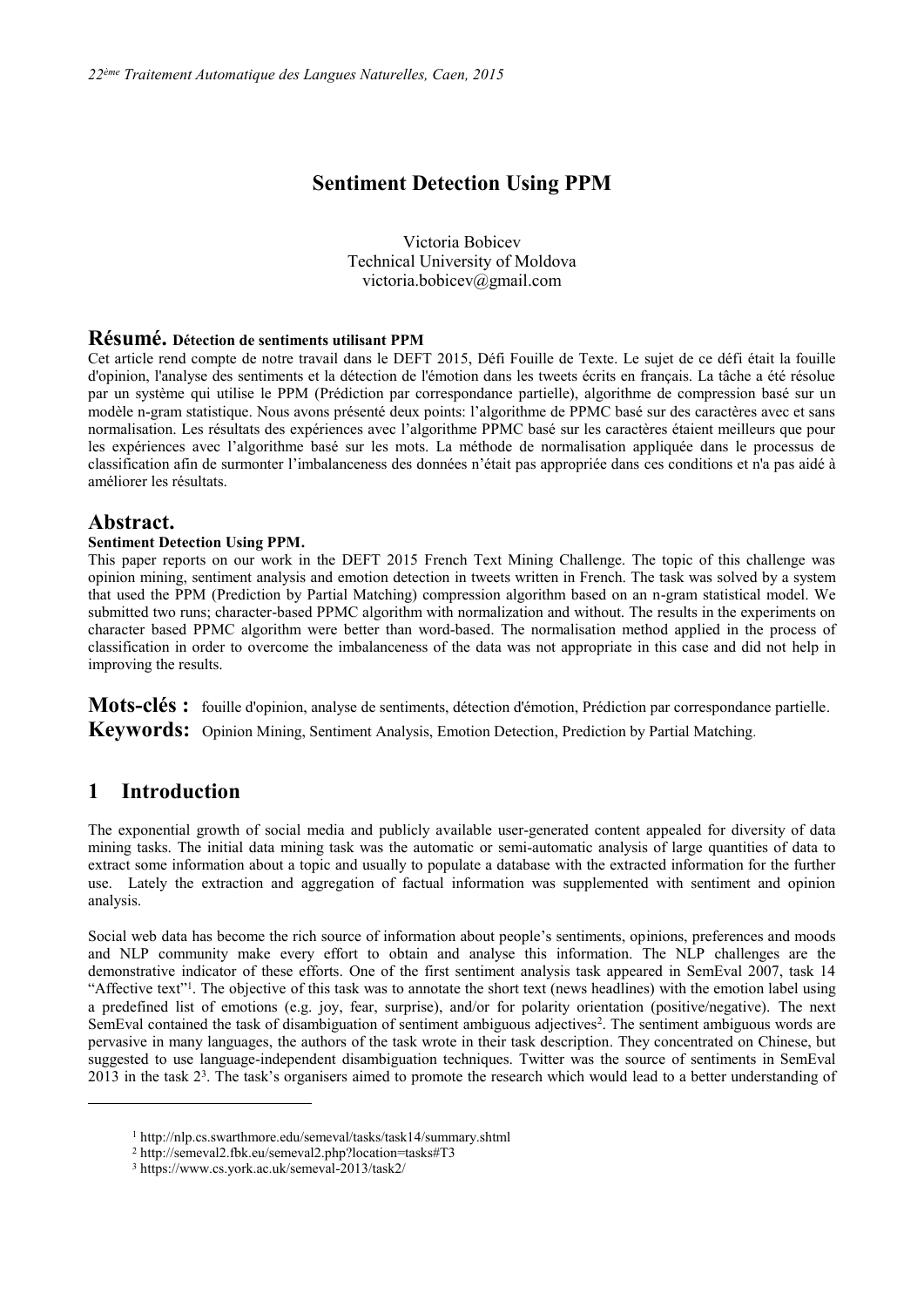#### VICTORIA BOBICEV

how sentiment is conveyed in tweets and texts. They proposed two sub-tasks: an expression-level task and a messagelevel task. SemEval 2015 continued with the similar task<sup>4</sup> "Sentiment Analysis in Twitter". This time the organisers proposed five sub-tasks: an expression-level task, a message-level task, a topic-related task, a trend task, and a task on prior polarity of terms. In addition to SemEval tasks various other sentiment analysis challenges were announced online, as for example GESTALT: GErman SenTiment AnaLysis shared Task<sup>5</sup>. It included two different tracks: task 1 on mining political debates, and task 2 on product reviews.

This paper reports participation in DEFT 2015<sup>6</sup> French Text Mining Challenge. We participated in two subtasks, Task 1 "Valence Classification of tweets" and task 2 "Fine-grained classification of the tweets". The paper is organised as follows: the next section introduces some related work; section 3 describes the used methodology; the experiments and their results are presented in section 4 which is followed by the discussion and conclusions.

# **2 Related Work**

Text Data Mining intensively analysed sentiments and opinions that appear in consumer-written product reviews (Bisio et al., 2013), financial blogs and political discussions (Kim, Hovy, 2007). Text analysis of user-written online messages has been demanded by the need for such studies from the one hand and an easy access to the online data from the other (Chmiel et al., 2011), (Dodds et al., 2011).

Twitter is one of the most dynamic social nets with very fast reaction to various events. Recently, sentiment and opinion analysis in Twitter become the hot topic. Overcoming the difficulties of classical NLP analysis of tweets (Bontcheva et al., 2013) various applications of tweet sentiment analysis appear consta ntly (Chmiel et al., 2011), (Derczynski et al., 2013), (Hassan et al., 2013).

Sentiment lexicons are the largely used resources for sentiment analysis. Although there are already numerous lexicons with sentiment information such as SentiWordNet (Baccianella et al., 2010), MPOA (Wilson, 2008), SenticNet (Cambria, Hussain, 2012), DepecheMood (Staiano, Guerini, 2014) and others most of them are English; there is lack of similar resources for other languages.

However, the scarcest sources in the sentiment analysis domain are the annotated corpora. Although there were made some efforts to annotate various types of texts with various types of affective information this is still definitely not enough (Sabou et al., 2014). The early works in this domain were performed manually by the skilled linguists (Wiebe et al., 2005), (Boldrini et al., 2010), but this type of annotation was time and effort consuming. (Balahur and Steinberger 2009) discussed the problem of multiple annotators and inter-annotator agreement. They demonstrated that the elaborated annotation guidelines were necessary to obtain good inter-annotation agreement. They had to go through two iterations of annotation and to re-write the annotation guidelines on the base of the annotation errors made during the first iteration.

The later experiments used pre-annotated by the users corpora, as, for example, customers reviews marked with zero to five stars, or simply "thumbs up – thumbs down" (Turney 2002) or tweets with hashtags and emoticons indicating author's sentiment (Pak, Paroubek, 2010), (Kouloumpis et al., 2011). The other methods of sentiment annotation are Amazon Mechanical Turk (Narr et al., 2012) and games with purpose (Hong et al., 2013). The latter paper emphasized the fact that most sentiment resources have been created for English and describes creation of the language independent platform in the form of a game similar with tetris for online sentiment annotation of Korean words.

Although (Narr et al., 2012) created resources for four European languages: English, German, French and Portuguese using Amazon Mechanical Turk, (Hong et al., 2013) pointed out that such method is not socially attractive and well designed online game integrated with social networks such as Facebook and adapted to mobile devices are more appropriate tools for obtaining sentiment related lexical resources such as annotated corpora and lexicons. They also discussed in the conclusion that sometimes three classes of sentiment (positive, neutral, or negative) are not adequate to accurately capture the sentiment perceived by human judges. A partial solution of the problem is addition of granularity to sentiment classes such as sentiment scores in real numbers or even better, introduction of extra dimensions of sentiments as for example, 'anxiousness', 'anger', and 'inhibition'.

 $\overline{a}$ 

<sup>4</sup> http://alt.qcri.org/semeval2015/task10/

<sup>5</sup> https://sites.google.com/site/iggsasharedtask/

<sup>6</sup> https://deft.limsi.fr/2015/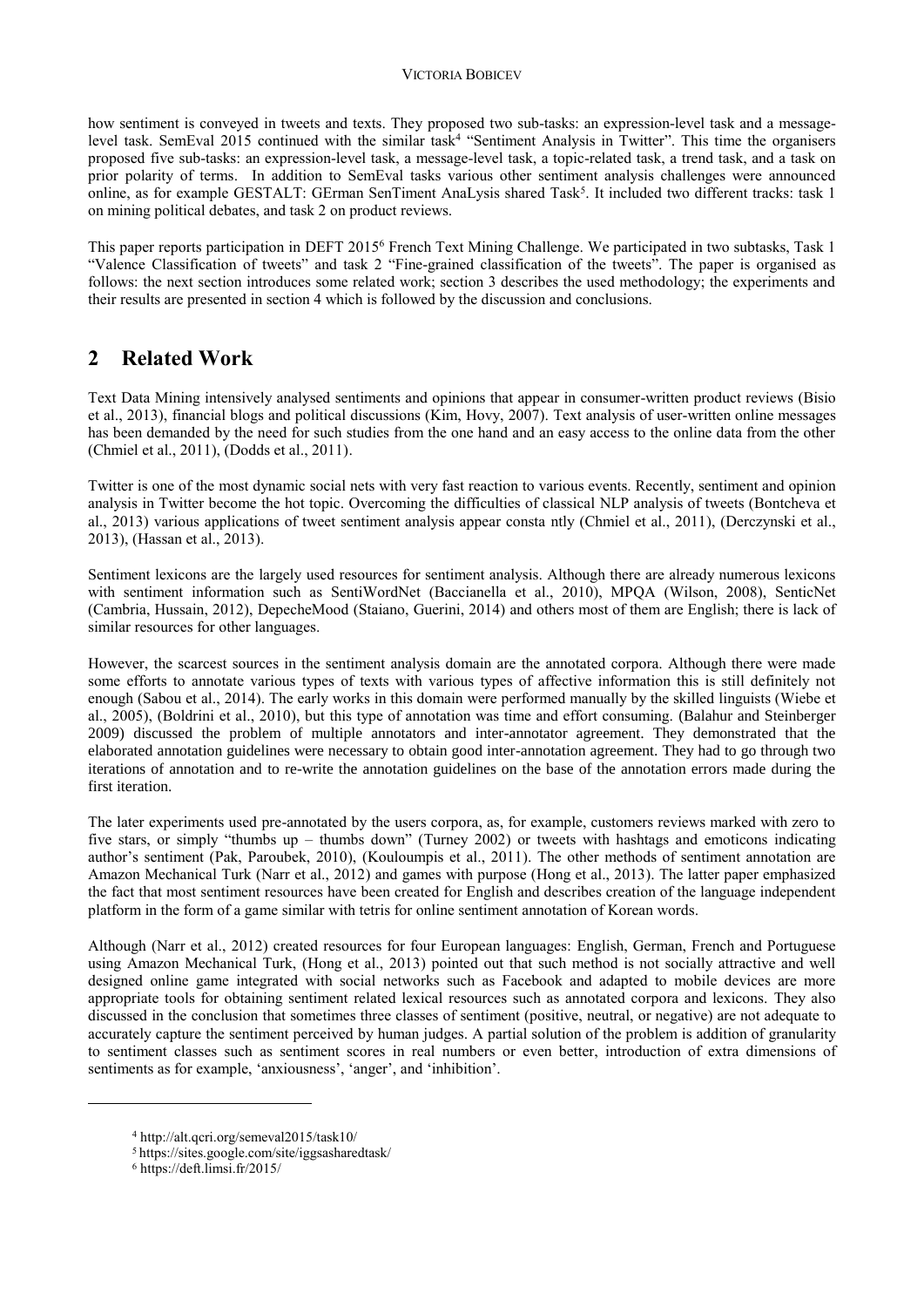# **3 Methodology Description**

Detection sentiment and opinions in text can be viewed as a type of classification task. As it was discussed in the previous section such tasks are solved using machine learning methods. We used PPM in the sentiment classification experiments.

| Class    | Number of extracted tweets | Per cent | Number of lost tweets |
|----------|----------------------------|----------|-----------------------|
| positive | 2435                       | 31.2%    | 29                    |
| negative | 1853                       | 23.7%    | 41                    |
| neutral  | 3523                       | 45.1%    | 48                    |
| total    | 7811                       | 100%     | 118                   |

TABLE 1 : The number and percent of tweets annotated as positive, negative and neutral for the task 1.

| Class       | Number of extracted tweets | Per cent | Number of lost tweets |
|-------------|----------------------------|----------|-----------------------|
| information | 3523                       | 52.9%    | 48                    |
| opinion     | 2243                       | 33.7%    | 32                    |
| sentiment   | 82                         | 1.2%     | $\theta$              |
| emotion     | 809                        | 12.2%    | 17                    |
| total       | 6657                       | 100%     | 97                    |

TABLE 2 : The number and percent of tweets annotated as : information, opinion, sentiment and emotion for the task 2.1.

## **3.1 Tasks Description**

There are different types of classifications in the sentiment analysis domain. The paper describes the experiments for three classification tasks:

- Valence Classification of tweets. The aim of the task was to classify automatically the tweets depending on the opinion, sentiment or emotion expressed in the text: positive, negative, neutral or mixed, when the message held both positive and negative opinions, sentiments or emotions.

- Fine-grained classification of the tweets. The aim of this task was to assess the performance of textual opinion, sentiment and emotion detection system. It was divided into two sub-tasks:

- Detection of one of the four proposed generic classes of the information expressed in the tweet. The generic classes proposed in this context were: INFORMATION, OPINION, SENTIMENT and EMOTION.
- $-$  Detection of the specific class of the opinion/sentiment/emotion among 18 classes, as proposed in the uComp<sup>7</sup> project: COLÈRE (anger), PEUR (fear), TRISTESSE (sadness), DÉGOÛT (disgust), ENNUI (boredom), DÉRANGEMENT (disturbance), DÉPLAISIR (displeasure), SURPRISE NÉGATIVE (negative surprise),

 $\overline{a}$ 

<sup>7</sup> http://www.ucomp.eu/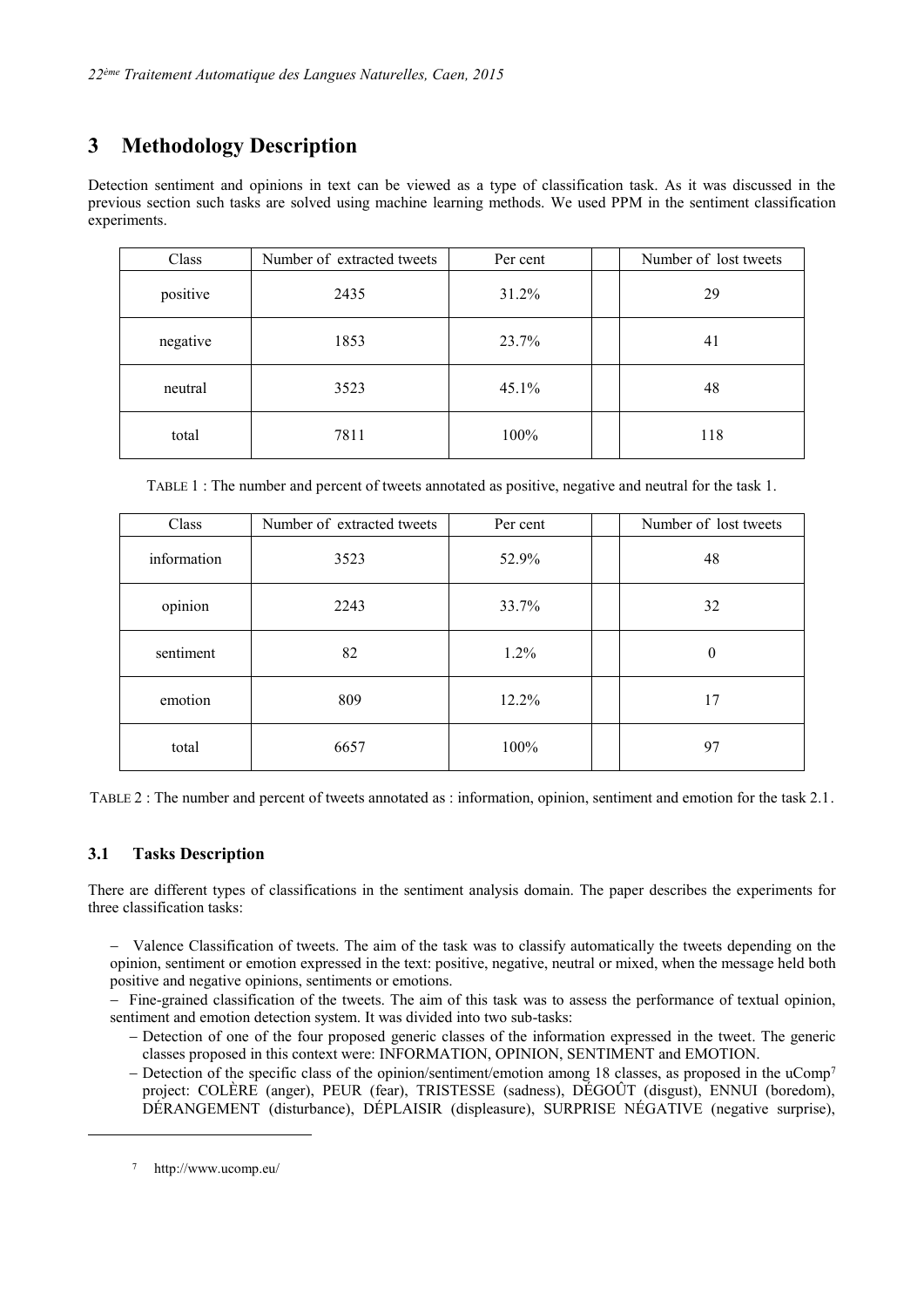### VICTORIA BOBICEV

### APAISEMENT (appeasement), AMOUR (love), PLAISIR (pleasure), SURPRISE POSITIVE (positive surprise), INSATISFACTION (dissatisfaction), SATISFACTION (satisfaction), ACCORD (agreement), VALORISATION (valorization), DÉSACCORD (disagreement) and DÉVALORISATION (devalorization).

| $\rm Class$       | Number of extracted tweets | Per cent | Number of lost tweets |
|-------------------|----------------------------|----------|-----------------------|
| valorisation      | 1487                       | 47.4%    | 17                    |
| devalorisation    | 393                        | 12.5%    | $\,8\,$               |
| peur              | 269                        | 8.6%     | $\sqrt{5}$            |
| desaccord         | 212                        | 6.8%     | $\overline{4}$        |
| colere            | 205                        | 6.5%     | $\sqrt{5}$            |
| mepris            | 173                        | 5.5%     | $\mathfrak{Z}$        |
| accord            | 151                        | 4.8%     | $\mathfrak{Z}$        |
| satisfaction      | 73                         | 2.3%     | $\boldsymbol{0}$      |
| deplaisir         | 47                         | 1.5%     | $\boldsymbol{0}$      |
| tristesse         | 34                         | 1.1%     | $\overline{2}$        |
| plaisir           | 34                         | 1.1%     | $1\,$                 |
| derangement       | 12                         | 0.4%     | $\mathbf{1}$          |
| surprise_negative | $10\,$                     | 0.3%     | $\boldsymbol{0}$      |
| apaisement        | 9                          | 0.3%     | $\boldsymbol{0}$      |
| insatisfaction    | 9                          | 0.3%     | $\boldsymbol{0}$      |
| amour             | $\,8\,$                    | $0.3\%$  | $\boldsymbol{0}$      |
| ennui             | $\overline{4}$             | $0.1\%$  | $\boldsymbol{0}$      |
| surprise_positive | $\overline{4}$             | $0.1\%$  | $\boldsymbol{0}$      |
| total             | 3134                       | $100\%$  | 49                    |

TABLE 3 : The number and percent of tweets annotated with 18 classes of sentiments for the task 2.2.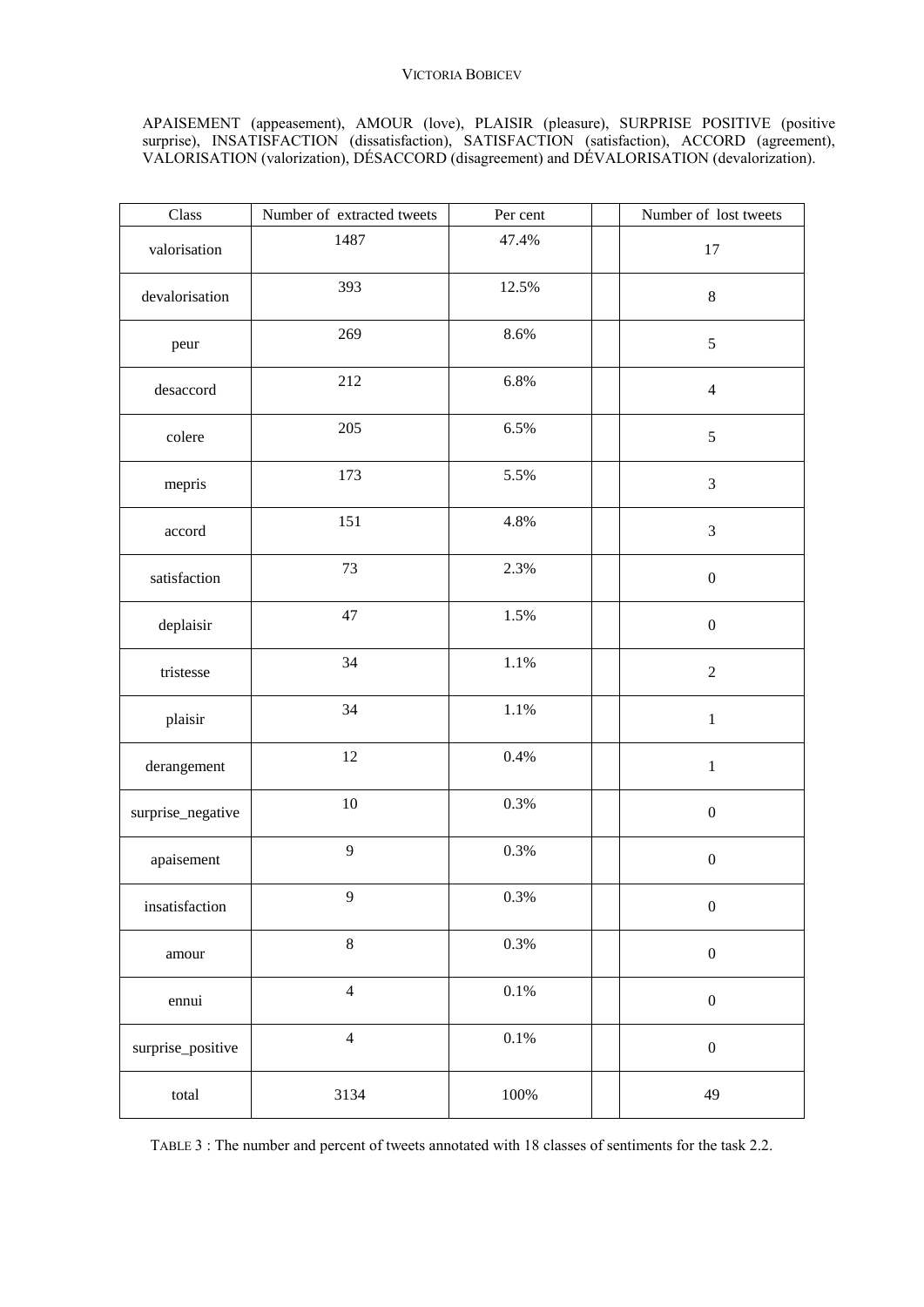#### **3.2 The Data Description**

A set of annotated French tweets provided by DEFT 2015 organisers was used in the experiments. In agreement with Twitter access and usage policy, the organisers only provided tweet identifiers and a toolkit to collect the data from Twitter. Total of 7929 tweets id was provided by the organisers but only 7811 tweets were extracted due to the fact that some authors deleted their tweets after their extraction for the annotation. The class distribution for the first task for the extracted tweets is presented in the table 1.

While for the task 1 annotation was provided for all 7929 tweet id, only 6754 id were annotated for the task 2.1. After extraction 6657 tweets were obtained for the task 2.1. Table 2 presents the statistics for the tweet annotation for this task.

The class information from the task 2.1 was not included in the task 2.2. Thus for the task 2.2 only 3183 tweet id with annotation was provided. We collected 3134 annotated tweets fir this task. The distribution of sentiment annotation for these tweets is reflected in the table 3.

#### **3.3 The Algorithm Description**

In this paper, the application of the PPM (Prediction by Partial Matching) model for automatic text classification is explored. Prediction by partial matching (PPM) is an adaptive finite-context method for text compression that is a backoff smoothing technique for finite-order Markov models (Bratko et al., 2006). It obtains all information from the original data, without feature engineering, it is easy to implement and relatively fast. PPM produces a language model and can be used in a probabilistic text classifier.

PPM is based on conditional probabilities of the upcoming symbol given several previous symbols (Cleary and Witten, 1984). The PPM technique uses character context models to build an overall probability distribution for predicting upcoming characters in the text. A blending strategy for combining context predictions is to assign a weight to each context model, and then calculate the weighted sum of the probabilities:

$$
P(x) = \sum_{i=1}^{m} \lambda_i p_i(x), \qquad (1)
$$

where

 $\lambda_i$  and  $p_i$  are weights and probabilities assigned to each order *i* (*i*=1…*m*).

For example, the probability of character '*m*' in context of the word '*algorithm*' is calculated as a sum of conditional probabilities dependent on different context lengths up to the limited maximal length:

$$
P_{PPM}(\mathbf{m}') = \lambda_{5} \cdot P(\mathbf{m}' \mid \mathbf{orith}') + \lambda_{4} \cdot P(\mathbf{m}' \mid \mathbf{rith}') + \lambda_{3} \cdot P(\mathbf{m}' \mid \mathbf{ith}') + \lambda_{2} \cdot P(\mathbf{m}' \mid \mathbf{ith}') + \lambda_{1} \cdot P(\mathbf{m}' \mid \mathbf{ih}') + \lambda_{0} \cdot P(\mathbf{m}' \mid \mathbf{h}') + \lambda_{1} \cdot P(\mathbf{csc}'), \qquad (2)
$$

where

 $\lambda_i$  (i = 1...5) is the normalization weight;

5 is the maximal length of the context;

P('esc') is so called 'escape' probability, the probability of an unknown character.

*PPM* is a special case of the general blending strategy. The *PPM* models use an escape mechanism to combine the predictions of all character contexts of length *m*, where *m* is the maximum model order; the order 0 model predicts symbols based on their unconditioned probabilities, the default order *-*1 model ensures that a finite probability (however small) is assigned to all possible symbols. The *PPM* escape mechanism is more practical to implement than weighted blending. There are several versions of the *PPM* algorithm depending on the way the escape probability is estimated. In our implementation, we used the escape method  $\bar{C}$  (Bell et al., 1989), named PPMC. Treating a text as a string of characters, a character-based *PPM* avoids defining word boundaries; it deals with different types of documents in a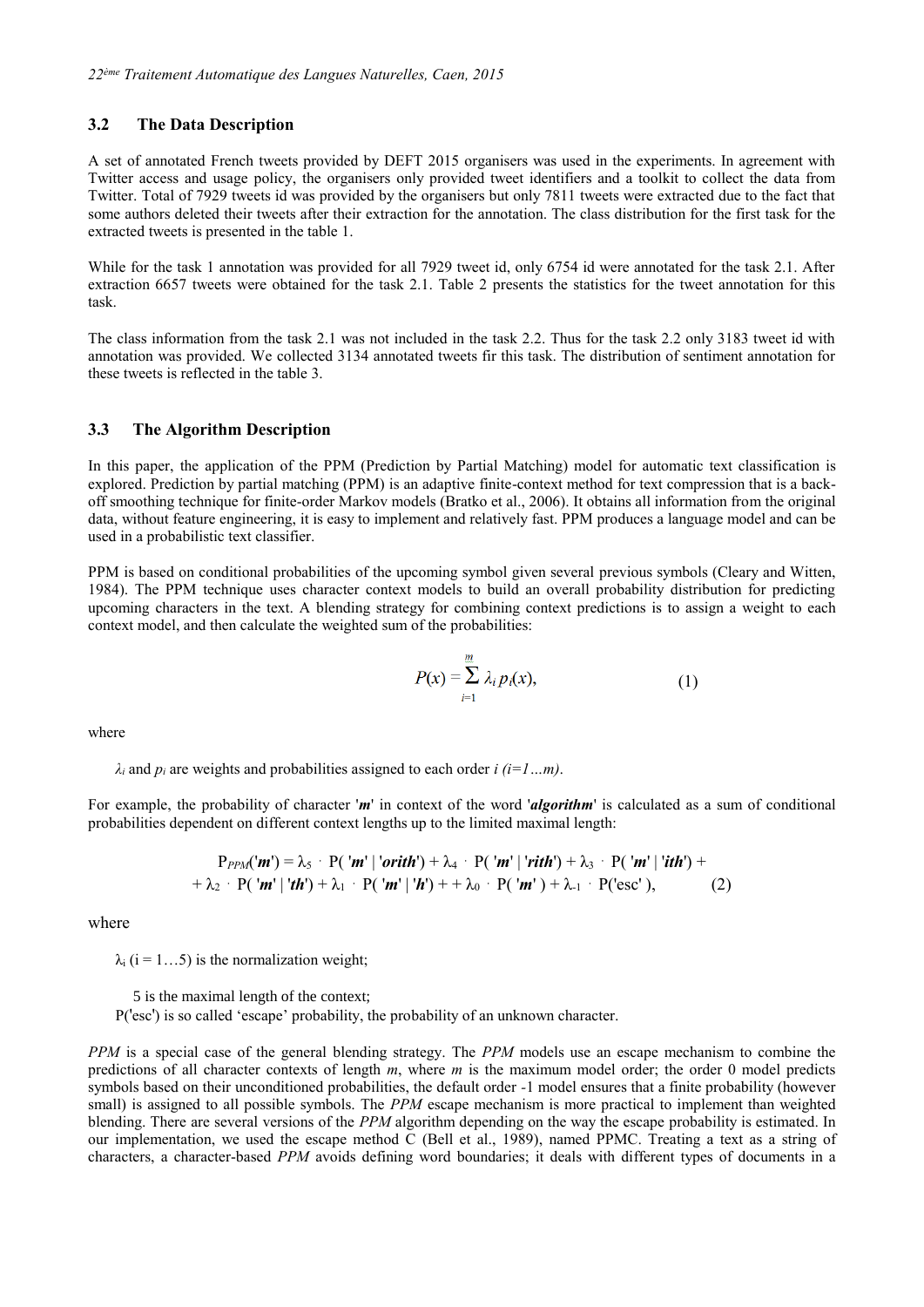uniform way. It can work with texts in any language and be applied to diverse types of classification; more details can be found in (Bobicev, 2007). Our utility function for text classification was cross-entropy of the test document:

$$
H_d^m = -\sum_{i=1}^n p^m(x_i) \log p^m(x_i), \qquad (3)
$$

where

 n is the number of symbols in a text d,  $H_d^m$  – entropy of the text d obtained by model m.  $p^{m}(x_i)$  is a probability of a symbol  $x_i$  in the text *d*.  $H_d^m$  was estimated by the modelling part of the compression algorithm.

Usually, the cross-entropy is greater than the entropy, because the probabilities of symbols in diverse texts are different. The cross-entropy can be used as a measure for document similarity; the lower cross-entropy for two texts is, the more similar they are. Hence, if several statistical models had been created using documents that belong to different classes and cross-entropies are calculated for an unknown text on the basis of each model, the lowest value of cross-entropy will indicate the class of the unknown text. In this way cross-entropy is used for text classification.

On the training step, we created *PPM* models for each class of documents; on the testing step, we evaluated crossentropy of previously unseen texts using models for each class. Thus, cross-entropy was used as similarity metrics; the lowest value of cross-entropy indicated the class of the unknown text.

The maximal length of a context equal to 5 in PPM model was proven to be optimal for text compression (Teahan, 1998). In all our experiments with character-based PPM model we used maximal length of a context equal to 5; thus our method is PPMC5.

The character-based *PPM* models were used for spam detection, source-based text classification and classification of multi-modal data streams that included texts. In (Bratko et al., 2006), the character-based PPM models were used for spam detection. In (Bobicev, 2007), the PPM algorithm was applied to text categorization in two ways: on the basis of characters and on the basis of words.

In (Teahan et al., 2000), a PPM-based text model and minimum cross-entropy as a text classifier were used for various tasks; one of them was an author detection task for the well known Federalist Papers<sup>8</sup>. In (Bobicev, Sokolova, 2008), the PPM algorithm was applied to the short text categorization. Character-based model performed almost as well as SVM, the best method among several machine learning methods compared in (Debole, Sebastiani 2004) for the Reuters- $21578<sup>9</sup>$  corpus.

Usually, PPM models are character-based. However, word-based models were also used for various purposes. For example, if texts are classified by the contents, they are better characterized by words and word combinations than by fragments consisting of five letters. For some tasks words can be more indicative text features than character sequences. That's why we decided to use both character-based and word-based models for PPM text classification. In the case of word-based PPM, the context is only one word and an example for formula (1) looks like the following:

$$
P_{PPM}(\text{word}_i) = \lambda_1 \cdot P(\text{word}_i | \text{word}_{i-1}) + \lambda_0 \cdot P(\text{word}_i) + \lambda_1 \cdot P(\text{'esc}'), (4)
$$

where

 $\overline{a}$ 

 word*<sup>i</sup>* is the current word; word*i-1* is the previous word.

This model is coded as PPMC1 because of the same C escape method and one length context used for probability estimation.

<sup>8</sup> The Federalist Papers by Alexander Hamilton, James Madison, John Jay, Digireads Publishing, Neeland Media LLC, 2006.

http://www.daviddlewis.com/resources/testcollections/reuters21578/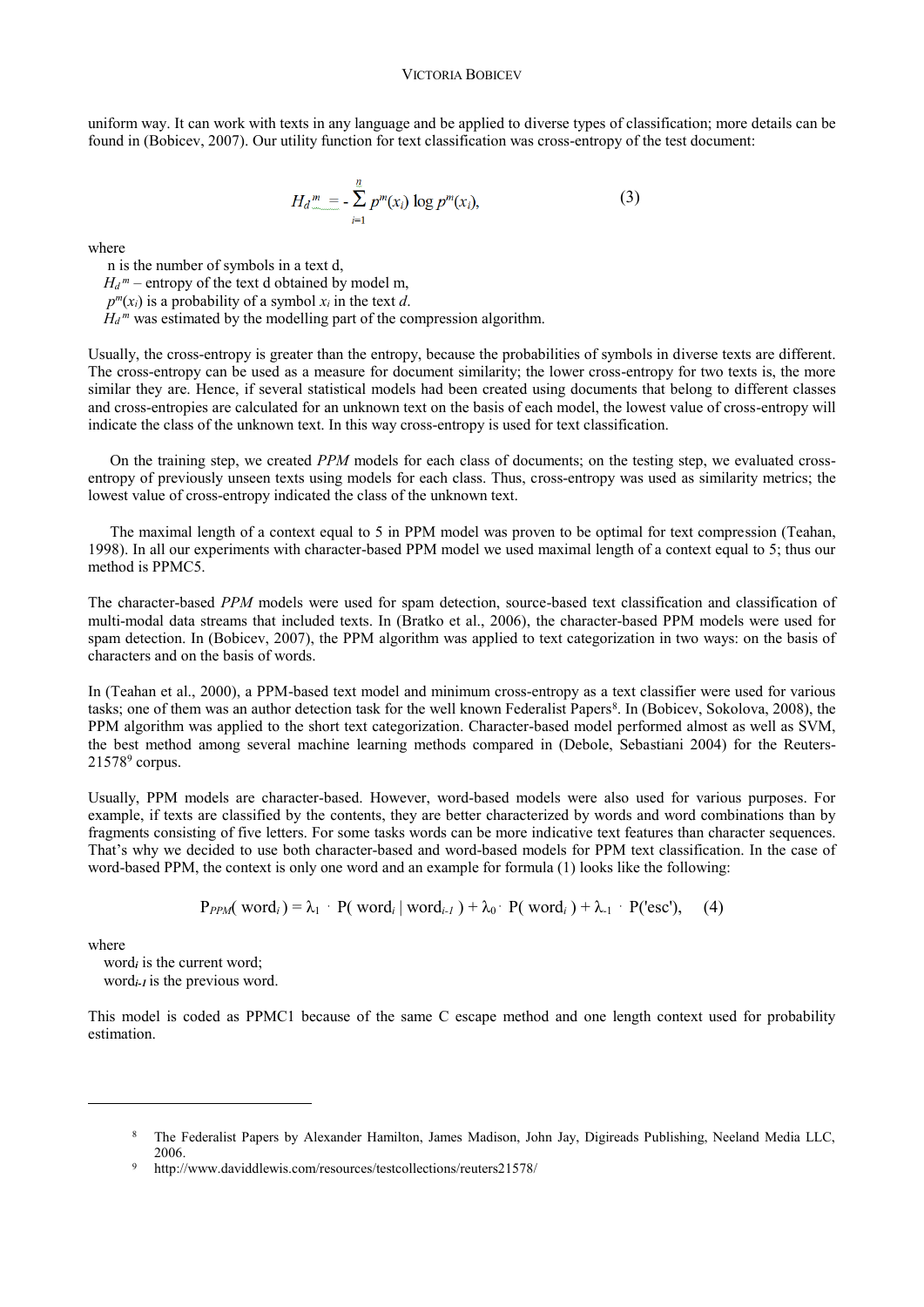Training and testing data is distributed quite unevenly in many tasks, for example, in Reuters-21578 corpus. This imbalance drastically affected the results of the classification experiments; the classification was biased towards classes with a larger volume of data for training. Such imbalance class distribution problems were mentioned in (Bobicev, Sokolova, 2008), (Stamatatos, 2009), (Narayanan et al., 2012). Considering the fact that imbalanced data affected classification results in such a substantial way we used a normalization procedure for balancing entropies of the statistical data models.

The first step of our algorithm was training. In the process of training, statistical models for each class of texts were created. This meant that probabilities of text elements were estimated. The next step after training was calculation of entropies of test documents on the basis of each class model. We obtained a matrix of entropies of class statistical models x test documents'. The columns were entropies for the class statistical models and rows were entropies for a given test documents. After this step the normalization procedure was applied. The procedure consisted of several steps: (1) Mean entropy for each class of texts was calculated on the base of the matrix;

(2) Each value in the matrix was divided by the mean entropy for this class. Thereby we obtained more balanced values and classification improved considerably.

Although the application of PPM model to the document classification is not new, PPM was never applied to the task of sentiment analysis.

In order to evaluate the PPM classification method for sentiment analysis in French tweets a number of experiments were performed. The aim of the experiments was twofold:

- to evaluate the quality of PPM-based sentiment classification;

- to compare letter-based and word-based PPM classification.

# **4 The Experiments**

The experiments were carried out during the DEFT 2015 shared task event. The first set of the experiments was performed on the base of training data released by the organisers in February. The second set consisted of evaluation runs on test data released in May and the results for these experiments were provided by the organizers.

### **4.1 The First Set of the Experiments**

The first set of the experiments consisted in solving task 1, task 2.1 and task 2.2 of the DEFT challenge using PPM classification algorithm. We used two modification of the algorithm: on the base of characters and on the base of words. Taking into consideration the imbalanced class distribution we used normalization procedure. 10-fold cross-validation was used in order to evaluate the performance of the method in case of the task 1 and task 2.1. We used 4 fold crossvalidation for the task 2.2 as some of the 18 classes were presented only with 4 tweets (see table 3). Thus, for these classes 3 files were used for training and 1 for test in each run. The results for the task 1 are reflected in the table 4.

| Method                                                | <b>Precision</b> | Recall | <b>Macroaverage F-score</b> |
|-------------------------------------------------------|------------------|--------|-----------------------------|
| Character-based PPMC5 method<br>without normalization | 0.58             | 0.56   | 0.57                        |
| Character-based PPMC5 method<br>with normalization    | 0.56             | 0.58   | 0.56                        |
| Word-based PPMC1<br>method<br>without normalization   | 0.50             | 0.52   | 0.51                        |
| Word-based<br>method<br>PPMC1<br>with normalization   | 0.50             | 0.52   | 0.51                        |

TABLE 4 : The results obtained on character-based and letter-based PPM models with and without normalization for the task 1.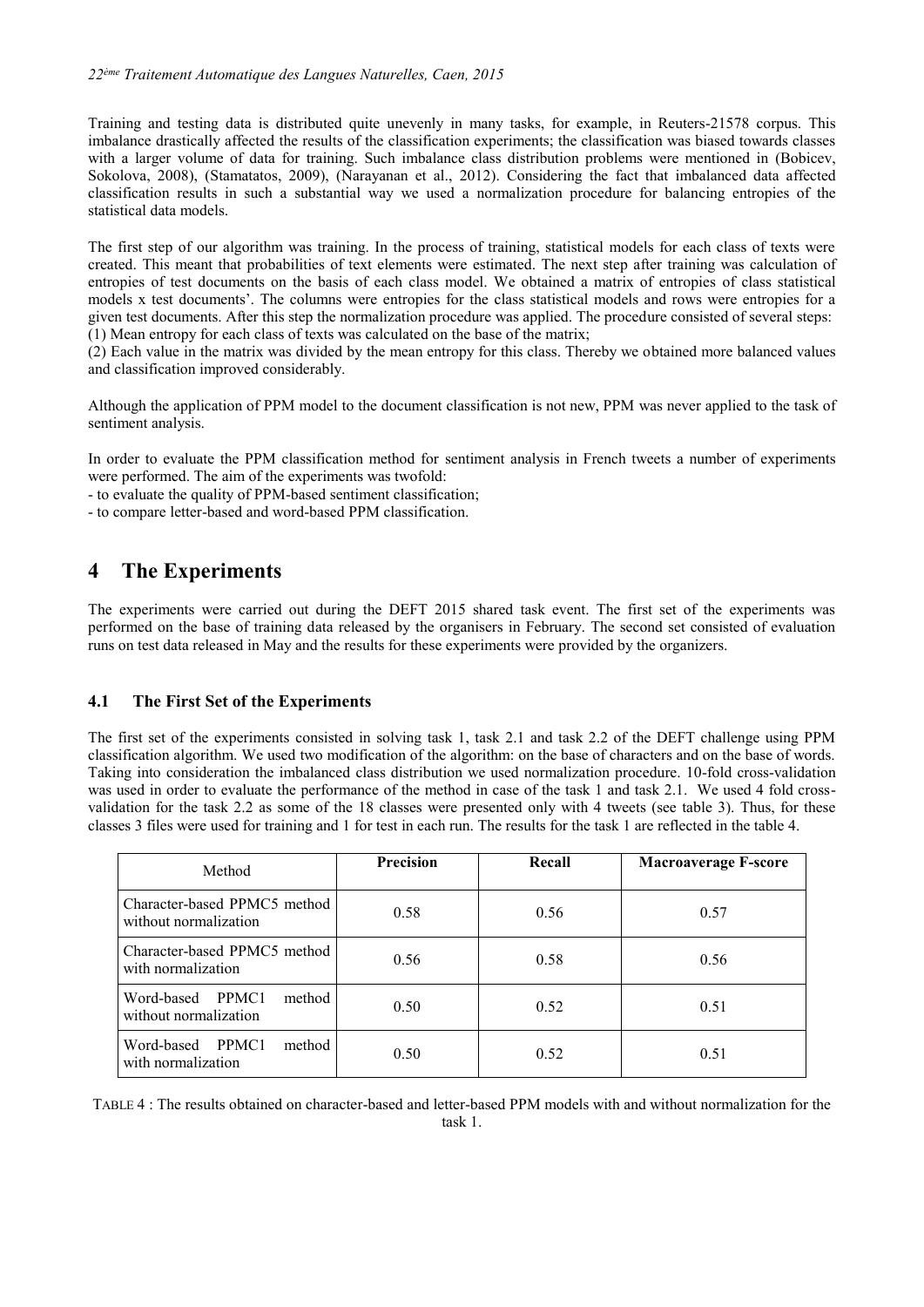### VICTORIA BOBICEV

| Method                                                | Precision | Recall | <b>Macroaverage F-score</b> |
|-------------------------------------------------------|-----------|--------|-----------------------------|
| Character-based PPMC5 method<br>without normalization | 0.47      | 0.40   | 0.43                        |
| Character-based PPMC5 method<br>with normalization    | 0.42      | 0.42   | 0.42                        |
| Word-based PPMC1<br>method<br>without normalization   | 0.47      | 0.36   | 0.41                        |
| Word-based<br>method<br>PPMC1<br>with normalization   | 0.39      | 0.43   | 0.41                        |

TABLE 5: The results obtained on character-based and letter-based PPM models with and without normalization for the task 2.1.

| Method                                                | <b>Precision</b> | Recall | <b>Macroaverage F-score</b> |
|-------------------------------------------------------|------------------|--------|-----------------------------|
| Character-based PPMC5 method<br>without normalization | 0.23             | 0.16   | 0.18                        |
| Character-based PPMC5 method<br>with normalization    | 0.16             | 0.20   | 0.18                        |
| Word-based PPMC1<br>method<br>without normalization   | 0.26             | 0.14   | 0.17                        |
| Word-based PPMC1<br>method<br>with normalization      | 0.13             | 0.16   | 0.14                        |

TABLE 6: The results obtained on character-based and letter-based PPM models with and without normalization for the task 2.2.

As it is seen from the tables, the overall results are not very high which indicate that PPM method is not suitable for the sentiment analysis task. We expected word-based method to perform better as it works with words, the units which sentiments were represented in. However this presupposition was also wrong. The character-based method gave better results in all experiments. The possible reason could be that word-based method was loosing all special characters (such as emoticons) which were registered and used by character-based method. It should be noted that normalization did not improve the results as it was expected. It even made them worse for word-based method. In previous cases it helped to improve the results (Bobicev et al., 2013).

### **4.2 The Second Set of the Experiments**

The second set consisted of evaluation runs on test data released in May and the results for these experiments were provided by the organisers. Taking into consideration that word-based method was worse for all tasks and we were allowed to submit no more than 3 experiment runs for each task we decided to submit only two runs of character based method (with normalization and without it) for each task. Thus, we submitted six runs, two runs for task1, two runs for task 2.1 and two runs for task 2.2. The organisers were interested in Precision, thus only this metric was reported. Tables 7, 8 and 9 contain the results reported by the organisers for the task 1, 2.1 and 2.2.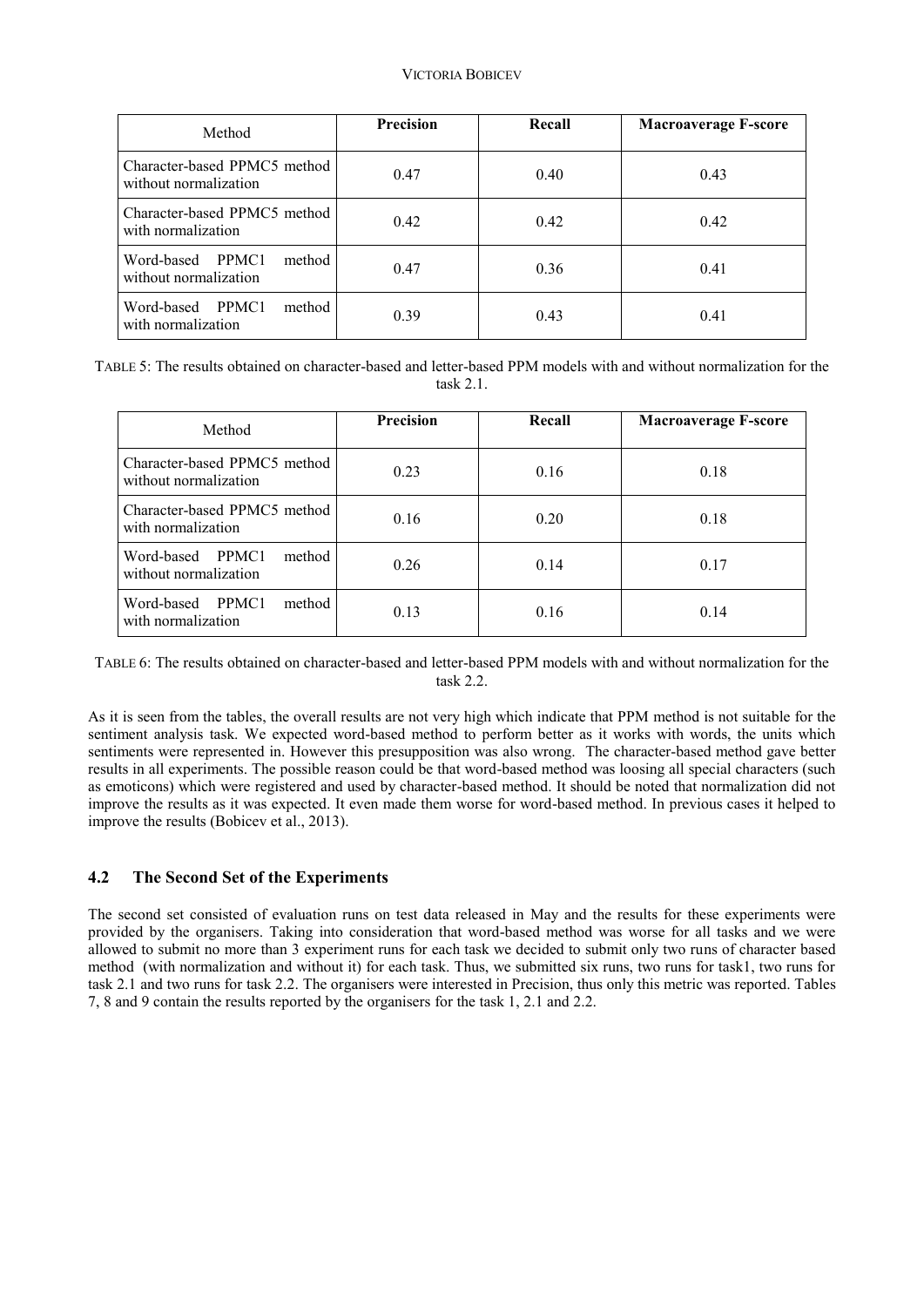| Method                                                | Micro precision | <b>Macro</b> precision |
|-------------------------------------------------------|-----------------|------------------------|
| Character-based PPMC5 method<br>without normalization | 0.568           | 0.558                  |
| Character-based PPMC5 method<br>with normalization    | 0.542           | 0.547                  |

TABLE 7: The results obtained on character-based PPM model with and without normalization for the task 1.

| Method                                                | Micro precision | <b>Macro</b> precision |
|-------------------------------------------------------|-----------------|------------------------|
| Character-based PPMC5 method<br>without normalization | 0.495           | 0.383                  |
| Character-based PPMC5 method<br>with normalization    | 0.376           | 0.382                  |

TABLE 8: The results obtained on character-based PPM model with and without normalization for the task 2.1.

| Method                                                | Micro precision | <b>Macro</b> precision |
|-------------------------------------------------------|-----------------|------------------------|
| Character-based PPMC5 method<br>without normalization | 0.478           | 0.226                  |
| Character-based PPMC5 method<br>with normalization    | 0.289           | 0.175                  |

TABLE 9: The results obtained on character-based PPM model with and without normalization for the task 2.2.

It is seen from the tables that the results are similar with the results for the first set of the experiments. The normalisation did not help although the data was imbalanced, especially in the task 2.2 where the results were the worse.

# **5 Discussion and Conclusions**

The paper reports on our work in the DEFT 2015 French Text Mining Challenge. Three tasks of tweet sentiment analysis were proposed in the framework of this challenge. All three tasks analysed French tweets about politics and elections in France. We participated in task1: "Valence Classification of tweets" in which the tweets were classified in three classes: (1) positive, (2) negative, (3) neutral and mixed. We also participated in task 2: "Fine-grained classification of the tweets" which consisted of two subtasks. Task 2.1: "Detection of the generic class of the information expressed in the tweet" classified tweets in four classes: information, opinion, sentiment and emotion. Task 2.2: "Detection of the specific class of the opinion/sentiment/emotion" aimed at detecting the class of the opinion, sentiment or emotion among 18 classes.

We used the system that used the PPM (Prediction by Partial Matching) compression algorithm based on character ngram statistical model for all tasks. We submitted two runs; character-based PPMC algorithm with normalization and without for each of the subtask. We supposed that word-based algorithm would be better in sentiment detection but the experiments demonstrated that this presupposition was wrong. The results of the experiments on character based PPMC algorithm were better than the results of the experiments on word-based PPMC algorithm for all experiments.

The data released for the tasks was very imbalanced as it is seen in the tables 1, 2, and 3. Such situation is quite common in real classification tasks. Working with imbalanced data we developed a normalisation procedure described in the paper but our normalisation method applied in the process of classification in order to overcome the imbalanceness of the data was not appropriate in this case and did not help in improving the results.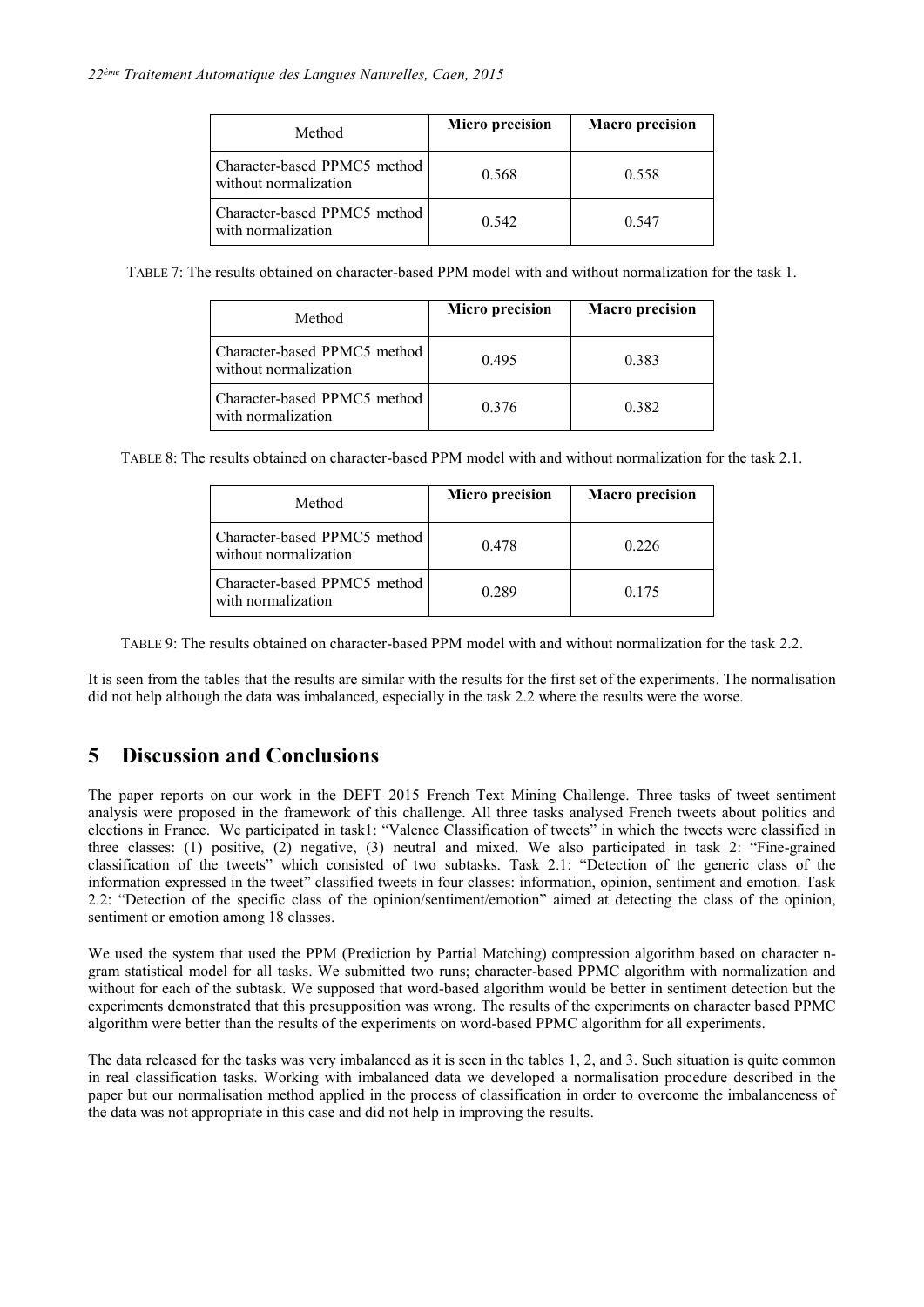# **References**

BACCIANELLA S., ESULI A., SEBASTIANI F. (2010). SentiWordNet 3.0: an enhanced lexical resource for sentiment analysis and opinion mining. *Proceedings of the 7th Conference on International Language Resources and Evaluation*, 2200-2204.

BALAHUR, A. STEINBERGER R (009) Rethinking Sentiment Analysis in the News: from Theory to Practice and back. *Proceedings of the 1st Workshop on Opionion Mining and Sentiment Analysis*.

BELL, T.C., WITTEN, I.H., CLEARY, J. G. (1989). Modeling for text compression. *Computing Surveys*, 21(4), pp. 557- 591.

BISIO F., GASTALDO P., PERETTI C., ZUNINO R., CAMBRIA E.(2013) Data intensive review mining for sentiment classification across heterogeneous domains. *ASONAM 2013*.

BOBICEV V. (2007). Comparison of Word-based and Letter-based Text Classification. *Recent Advances in Natural Language Processing V*, pp. 76–80.

BOBICEV V., SOKOLOVA M. (2008). An effective and robust method for short text classification. *Proceedings of the 23rd national conference on Artificial intelligence* - Volume 3, pp. 1444–1445.

BOBICEV V., SOKOLOVA M., EMAM K., JAFER Y., DEWAR B., JONKER E., MATWIN S. (2013). Can Anonymous Posters on Medical Forums be Reidentified? *Journal of Medical Internet Research,* 15(10):e215.

BOLDRINI E., BALAHUR A., MARTÍNEZ-BARCO P., MONTOYO A. (2010). EmotiBlog: a fine-grained annotation schema for labelling subjectivity in the new-textual genres born with the Web 2.0. *Procesamiento del Lenguaje Natural* 45.

BONTCHEVA K., DERCZYNSKI L., FUNK A., GREENWOOD M.A., MAYNARD D., ASWANI N. (2013). TwitIE: An Open-Source Information Extraction Pipeline for Microblog Text. *Proceedings of the International Conference on Recent Advances in Natural Language Processing (RANLP 2013)*.

BRATKO A., CORMACK G. V., FILIPIC B., LYNAM T. R., ZUPAN B. (2006). Spam filtering using statistical data compression models, *Journal of Machine Learning Research* 7:2673–2698.

CAMBRIA, E., HUSSAIN A. (2012). *Sentic Computing: Techniques, Tools, and Applications*. Springer.

CHMIEL A., SIENKIEWICZ J., THELWALL M., PALTOGLOU G., BUCKLEY K., KAPPAS A., HOLYST J. (2011). Collective Emotions Online and Their Influence on Community. *Life PLoS one*.

CLEARY J., WITTEN I. (1984). Data compression using adaptive coding and partial string matching, *IEEE Trans. Commun.* 32(4):396–402.

DEBOLE F., SEBASTIANI F. (2004). An Analysis of the Relative Hardness of Reuters-21578 Subsets. *Journal of the American Society For Information Science And Technology* 56(6):971–974. DOI[: 10.1002/asi.v56:6.](http://dx.doi.org/10.1002/asi.v56:6)

DERCZYNSKI L., YANG B., JENSEN C.S. (2013). Towards Context-Aware Search and Analysis on Social Media Data. *In Proceedings of the Extending Database Technology conference (EDBT 2013)*.

DODDS, P., HARRIS K., KLOUMANN I., BLISS C., DANFORTH C. (2011). Temporal Patterns of Happiness and Information in a Global Social Network: Hedonometrics and Twitter. *PLoS ONE,* 6, e26752.

HASSAN S., FERNANDEZ M., HE Y., ALANI H. (2013). Evaluation Datasets for Twitter Sentiment Analysis. A survey and a new dataset, *the STS-Gold. first ESSEM workshop*.

HONG Y., KWAK H., BAEK Y., MOON S. (2013). Tower of Babel: A Crowdsourcing Game Building Sentiment Lexicons for Resource-scarce Languages. *WWW '13 Companion Proceedings of the 22nd international conference on World Wide Web companion*. Pages 549-556.

KIM, S.-M., HOVY E. (2007). Crystal: Analyzing predictive opinions on the web. *EMNLP-CoNLL*.